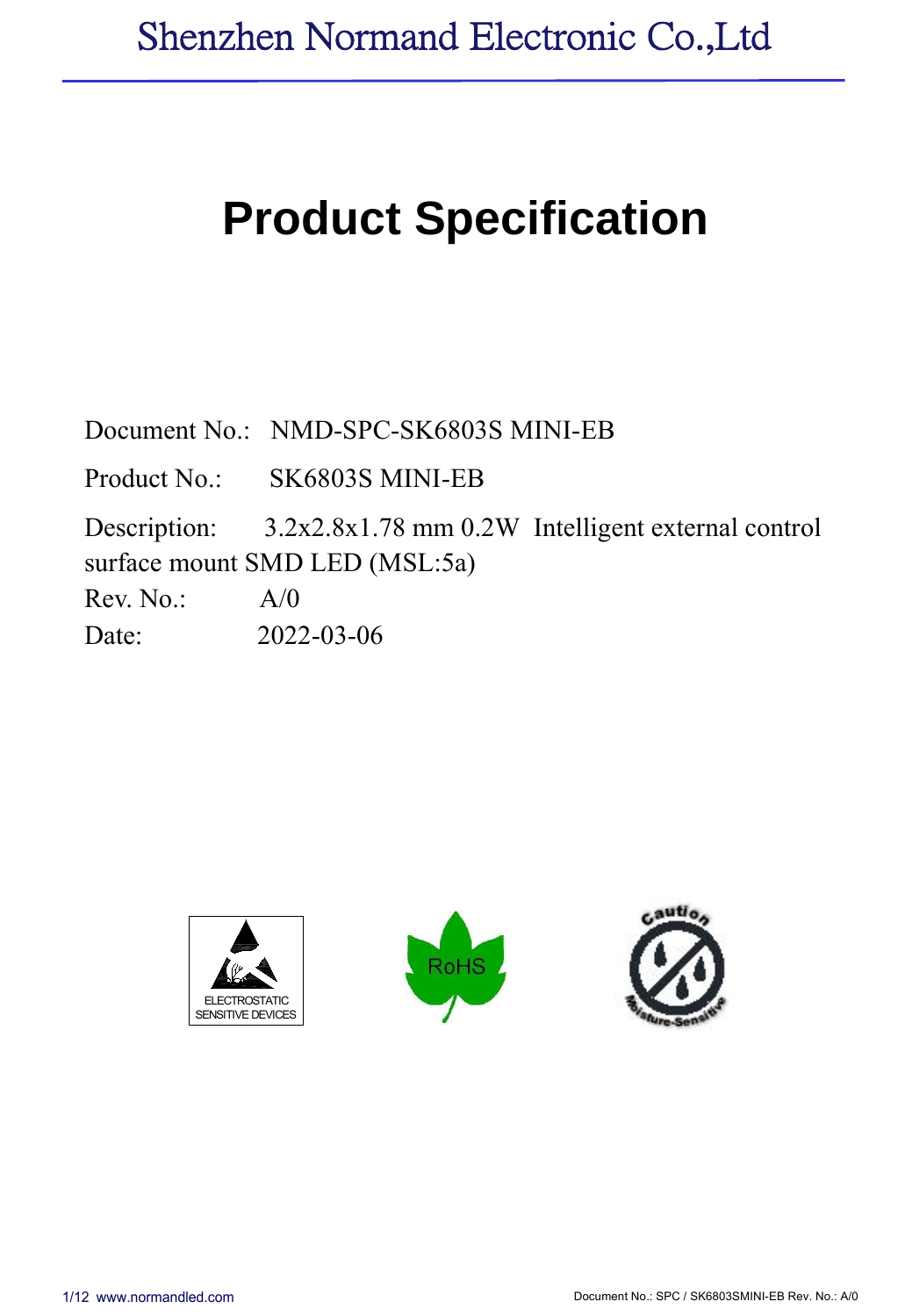#### **CONTENTS**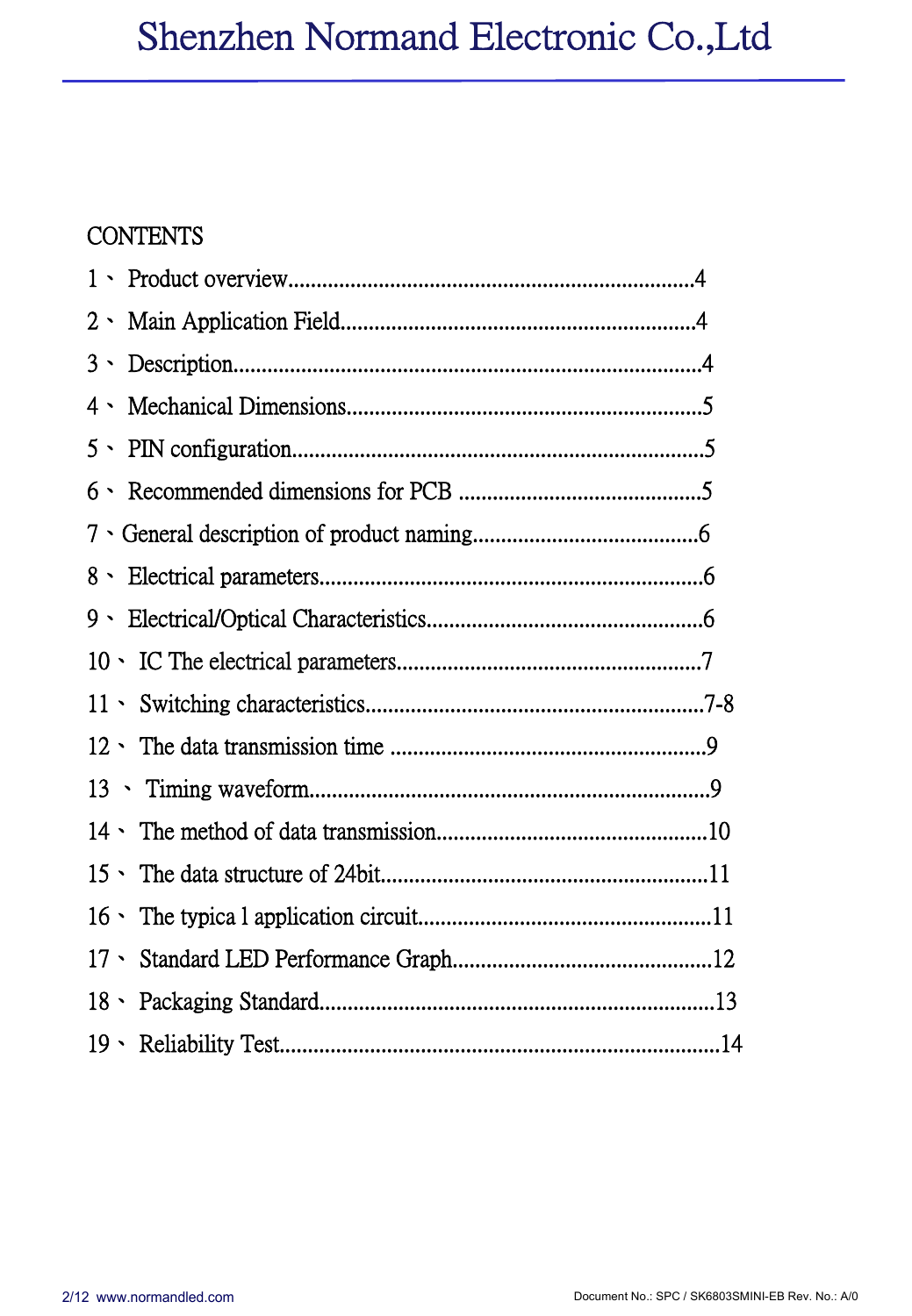#### **1. Product Overview :**

SK6803S MINI-EB-C-000 **is a smart LED control circuit and light emitting circuit in one controlled LED** source, which has the shape of a 3528 LED chip. Each lighting element is a pixel, and the intensities **of the pixels are contained within the intelligent digital interface input. The output is driven by patented PWM technology, which effectively guarantees high consistency of the color of the pixels. The control circuit consists of a signal shaping amplification circuit, a built-in constant current circuit, and a high precision RC oscillator.**

**The data protocol being used is unipolar RZ communication mode. The 24-bit data is transmitted** from the controller to DIN of the first element, and if it is accepted it is extracted pixel to pixel. After an **internal data latch, the remaining data is passed through the internal amplification circuit and sent out** on the DO port to the remaining pixels. The pixel is reset after the end of DIN. Using automatic **shaping forwarding technology makes the number of cascaded pixels without signal transmission only limited by signal transmission speed.**

**The LED has a low driving voltage (which allows for environmental protection and energy saving), high brightness, scattering angle, good consistency,low power, and long life. The control circuit is integrated in the LED above.**

#### 2. **Main Application Field:**

● Full color LED string light, LED full color module, LED super hard and soft lights, LED guardrail tube, **LED appearance / scene lighting**

● **LED point light, LED pixel screen, LED shaped screen, a variety of electronic products, electrical equipment etc..**

#### 3. **Description:**

● **Top SMD internalintegrated high quality external control line serial cascade constant current IC;**

Control circuit and the RGB chip in SMD 3528 components, to form a complete control of pixel, color **mixing uniformity and consistency;**

●**built-in data shaping circuit, a pixel signal is received after wave shaping and output waveform distortion will not guarantee a line;**

- ●**The built-in power on reset and reset circuit, the power does not work;**
- ●**gray level adjusting circuit (256 level gray scale adjustable);**
- **red drive specialtreatment, color balance;**
- **line data transmission;**
- **plastic forward strengthening technology, the transmission distance between two points over 10M;**
- $\bullet$ Using a typical data transmission frequency of 800 Kbps, when the refresh rate of 30 frames per sec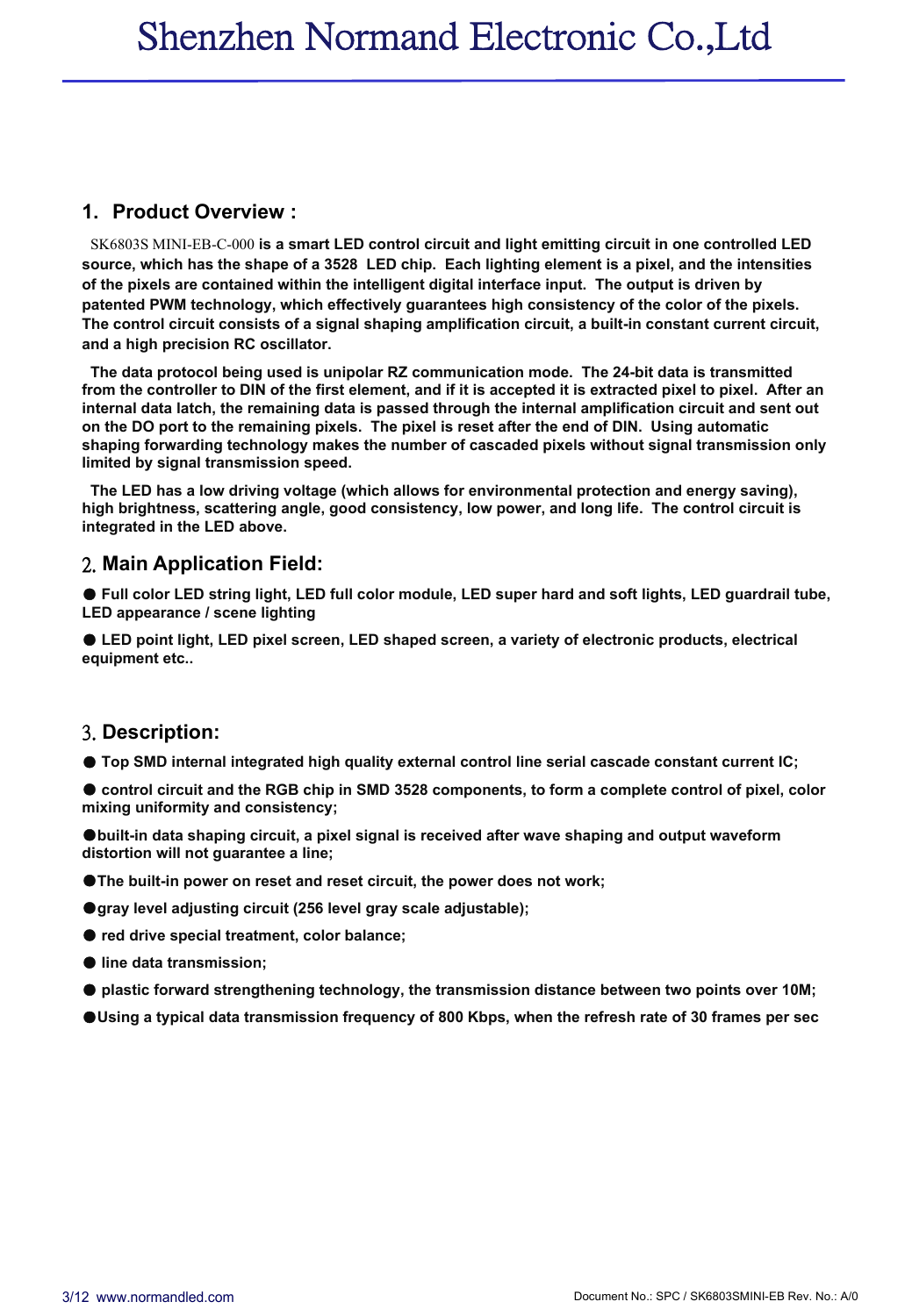#### 4. Mechanical Dimensions:







Notes:<br>1. All dimensions are in millimeters.

2. Tolerance is  $\pm 0.1$ mm unless otherwise noted

### **5.** PIN configuration

| NO. | <b>Symbol</b> | <b>Function description</b> |
|-----|---------------|-----------------------------|
|     | VDD           | Power supply LED            |
|     | <b>DOUT</b>   | Control data signal output  |
|     | <b>GND</b>    | Ground                      |
|     | DIN           | Control data signal input   |

#### **6.** Recommended dimensions for PCB



**TOP VIEW**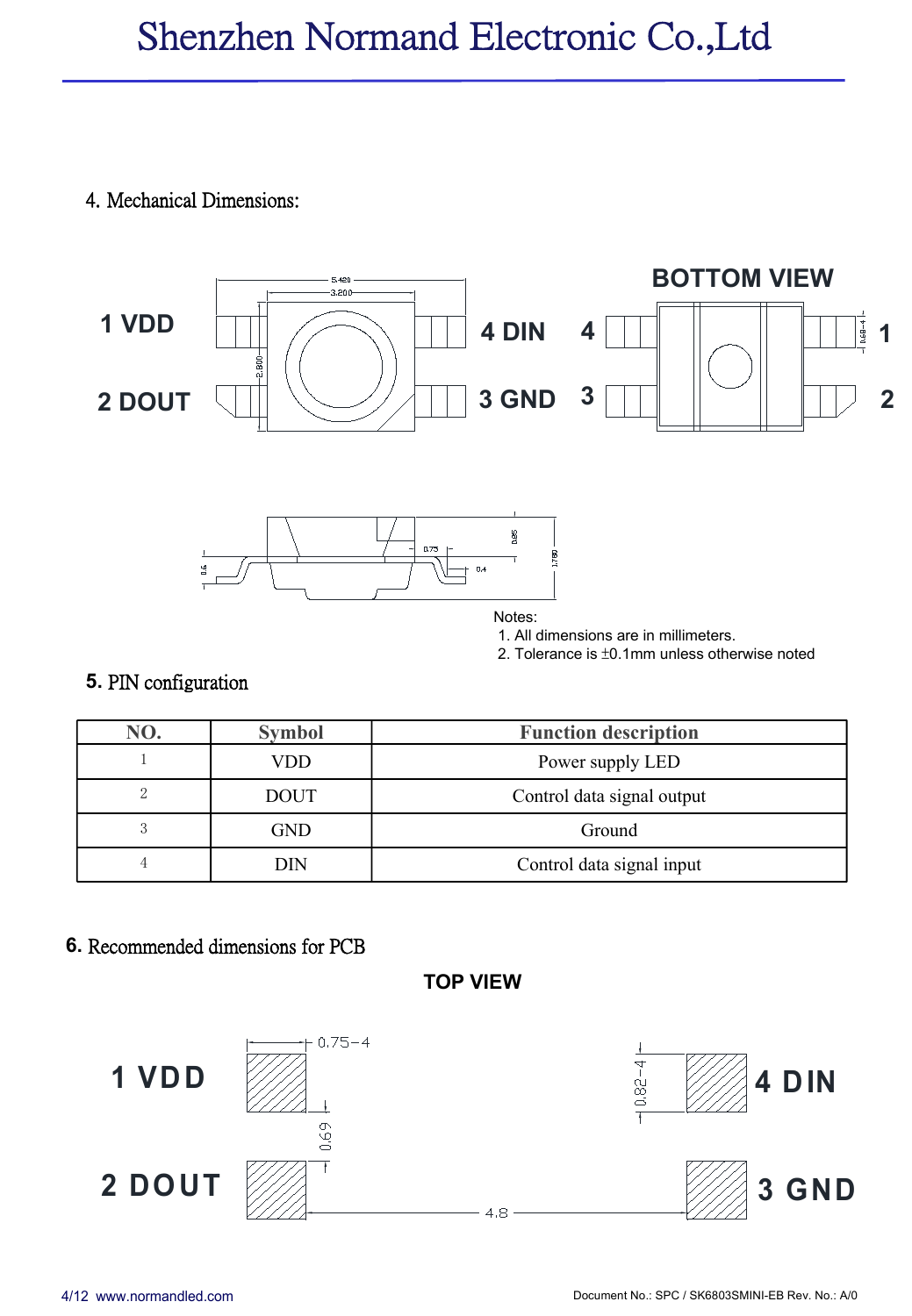#### **7.** General description of product naming

#### $\begin{array}{ccccccc} \textcircled{1} & & \textcircled{2} & & \textcircled{3} & & \textcircled{4} & & \textcircled{5} \end{array}$ SK 6803 SMINI-EB -C-000  $\textcircled{1}$  (2) (3) (4) (5) Series IC series and package current code Type of outline sealant coding Type of Internal coding The default Refers to the  $68$  EB:3.2x2.8x is to series IC integrate the RGB chip with the IC in the 3MA current version MINI-EB:  $3.2x2.8x$  C: 1.78mm package outline Reverse bending C: Represents Indicates silica gel product the internal pipeline code  $\circledcirc$

#### **8.** Electrical parameters (Ta=25℃,VSS=0V) :

| Parameter            | Symbol     | Range               | Unit |
|----------------------|------------|---------------------|------|
| Power supply voltage | <b>VDD</b> | $+3.7 - +5.5$       |      |
| Logic input voltage  | $V_{IN}$   | $-0.5 \sim$ VDD+0.5 |      |
| Working temperature  | Topt       | $-40 - +85$         | °C   |
| Storage temperature  | Tstg       | $-40 - +85$         | °C   |
| ESD pressure(HBM)    | $V_{ESD}$  | 2K                  |      |
| ESD pressure(DM)     | $V_{ESD}$  | 200                 |      |

#### **9.** Electrical/Optical Characteristics:

|              | SK6803SMINI-EB-000 3mA      |                 |  |  |
|--------------|-----------------------------|-----------------|--|--|
| Color        | Dominate<br>Wavelength (nm) | Luminance (mcd) |  |  |
| RED          | 615-625                     | $40 - 80$       |  |  |
| <b>GREEN</b> | $520 - 530$                 | $160 - 320$     |  |  |
| <b>BLUE</b>  | $465 - 470$                 | $30 - 60$       |  |  |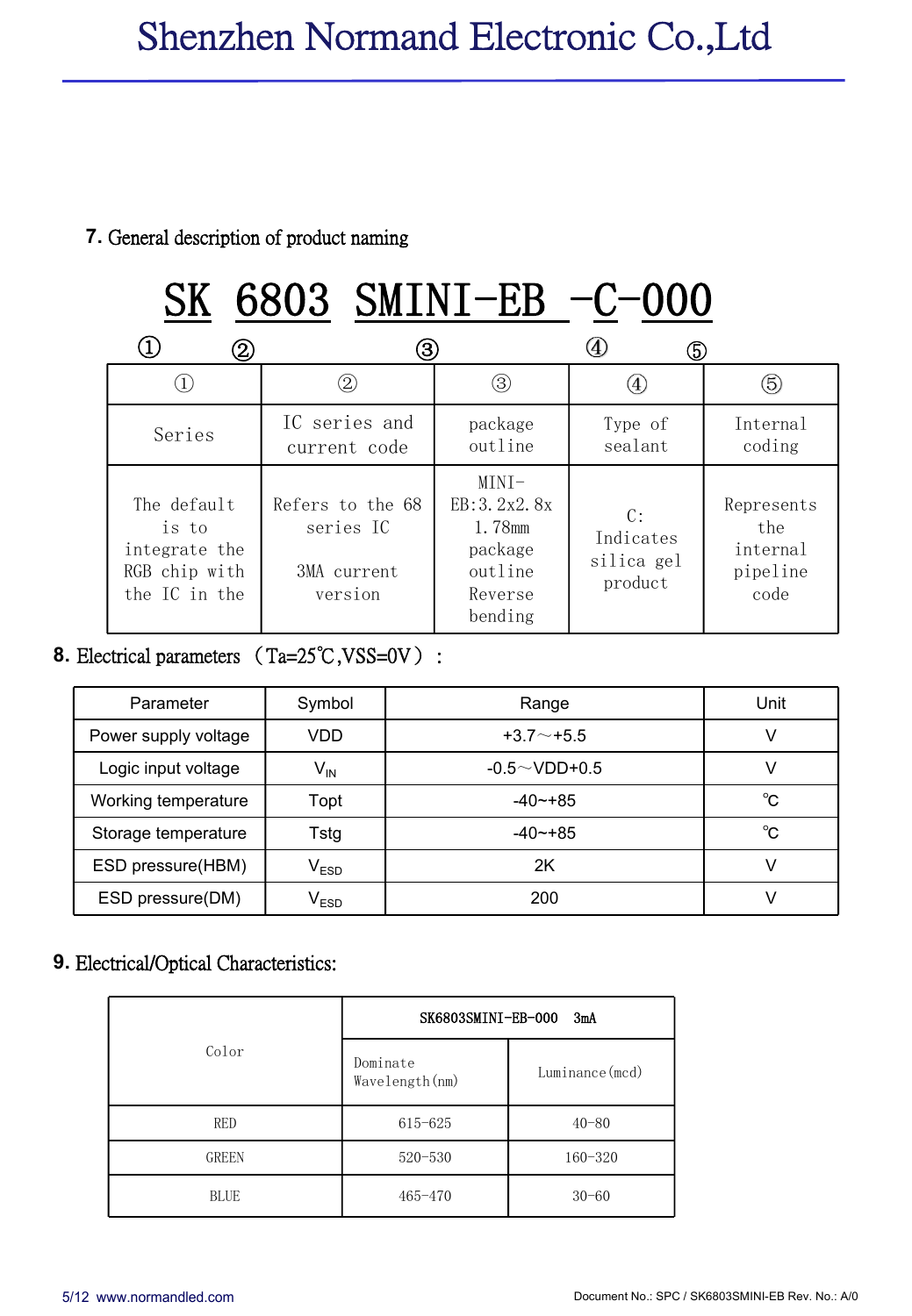## Shenzhen Normand Electronic Co.,Ltd

# **10.** The IC electrical parameters (unless otherwise specified, TA=-20 ~ +70 °C, VDD=4.5 ~ 5.5V, VSS=0V):

| parameter                | Symbol     | minimum | typical | maximum    | unit |
|--------------------------|------------|---------|---------|------------|------|
| Chip input voltage       | <b>VDD</b> | __      | 5.2     | --         |      |
| High level input voltage | <b>VIH</b> | 0.7 VDD | __      | <b>VDD</b> |      |
| Low level input voltage  | VIL        | __      |         | 0.3 VDD    |      |
| PWM frequency            | fPWM       | __      |         | __         | kHZ  |
| Static power consumption | <b>IDD</b> | __      | 0.3     |            | mA   |

#### **11.** Switching characteristics(VCC=5V Ta=25 ℃):

| Parameter                         | Smbo1         | Min | Typica | Max  | Unit | Test conditions                   |  |
|-----------------------------------|---------------|-----|--------|------|------|-----------------------------------|--|
| The speed of data<br>transmission | fDIN          | ___ | 800    | 1100 | KHZ  | The duty ratio of<br>67% (data 1) |  |
| Transmission delay                | TPLH          |     |        | 500  | ns   | $DIN \rightarrow DOUT$            |  |
| time                              | $T_{\rm PHL}$ |     |        | 500  | ns   |                                   |  |
| Output current                    | Tr            | --- | 100    | ---  | ns   | $VDS=1.5$                         |  |
| conversion time                   | Tf            | --- | 100    | ---  | ns   | $IOUT=3mA$                        |  |

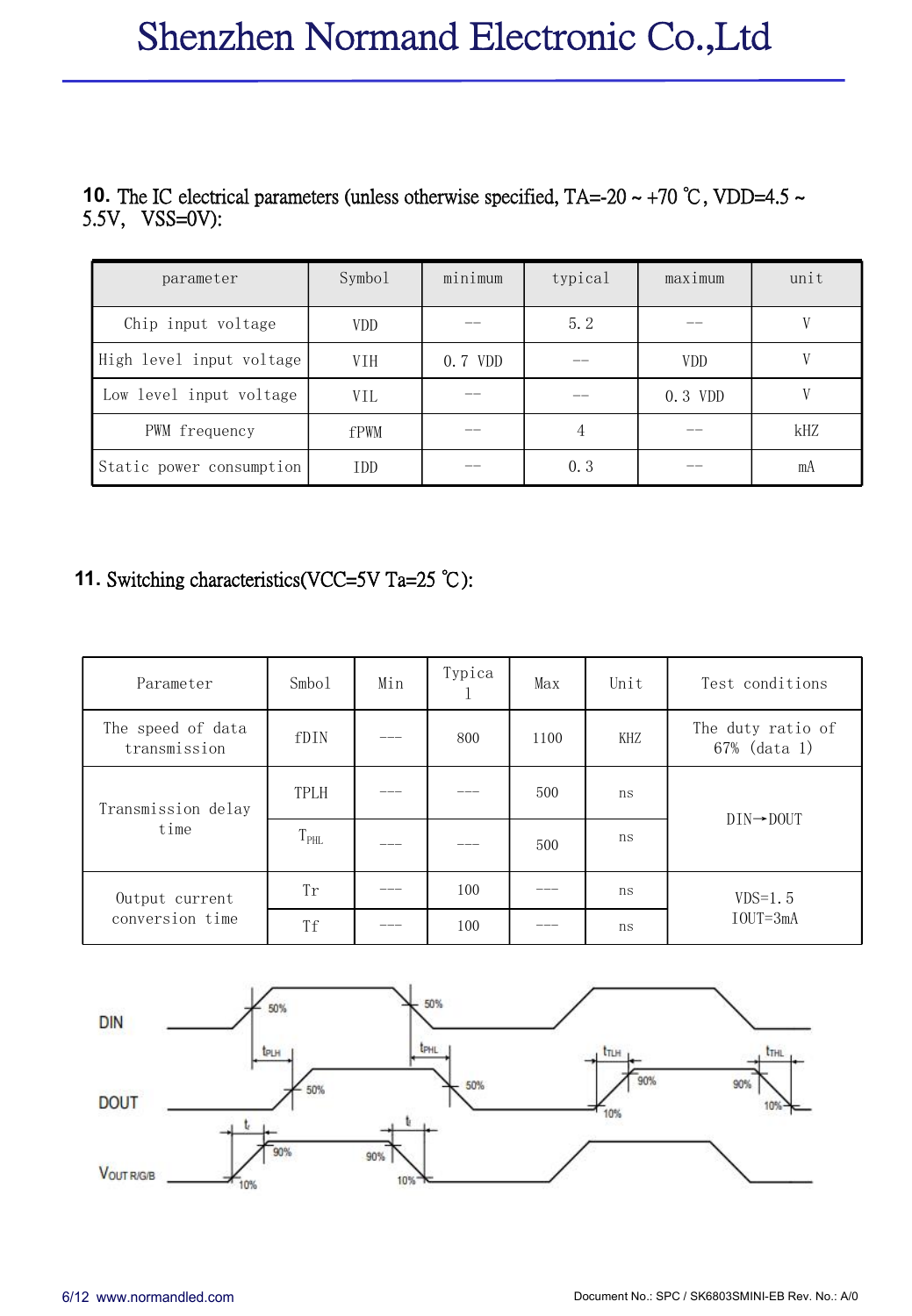#### **12.** The data transmission time :

|                  | Name                          | Min. | Standard<br>value | Max.                                  | Unit          |
|------------------|-------------------------------|------|-------------------|---------------------------------------|---------------|
| T                | Code period                   | 1.20 | --                | $- -$                                 | $\mu$ s       |
| <b>T0H</b>       | 0 code, high level<br>time    | 0.2  | 0.32              | 0.4                                   | μs            |
| <b>TOL</b>       | 0 code, low level time        | 0.8  | --                | --                                    | $\mu_{\rm S}$ |
| T <sub>1</sub> H | 1 code, high level<br>time    | 0.58 | 0.64              | 1.0                                   | $\mu s$       |
| <b>T1L</b>       | 1 code, low level time        | 0.2  | --                | $\hspace{0.05cm}$ – $\hspace{0.05cm}$ | $\mu$ s       |
| Trst             | Reset code, low level<br>time | >80  |                   | --                                    | $\mu_{\rm S}$ |

1. The protocol uses a unipolar zeroing code. Each symbol must have a low level. Each symbol in this protocol starts with a high level. The high time width determines the "0" or "1" code. .

2. When writing programs, the minimum symbol period is  $1.2 \mu$  s.

3. The high time of "0" code and "1" code should be in accordance with the stipulated range in the above table. The low time requirement of "0" code and "1" code is less than 20  $\mu$  s.

#### **13.** Timing waveform:



Connection mode:

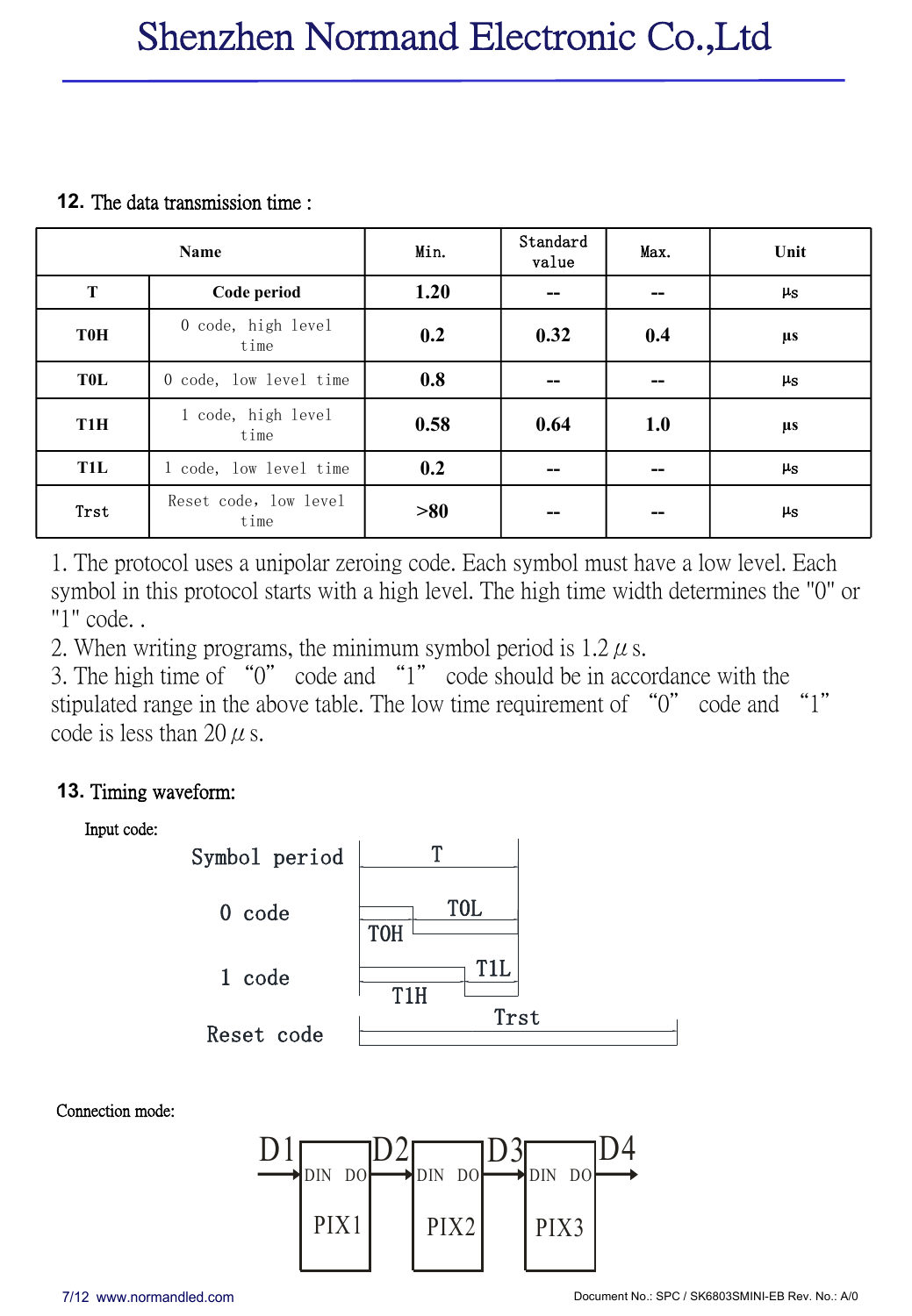#### **14.** The method of data transmission:



Note: the D1 sends data for MCU, D2, D3, D4 for data forwarding automatic shaping cascade circuit.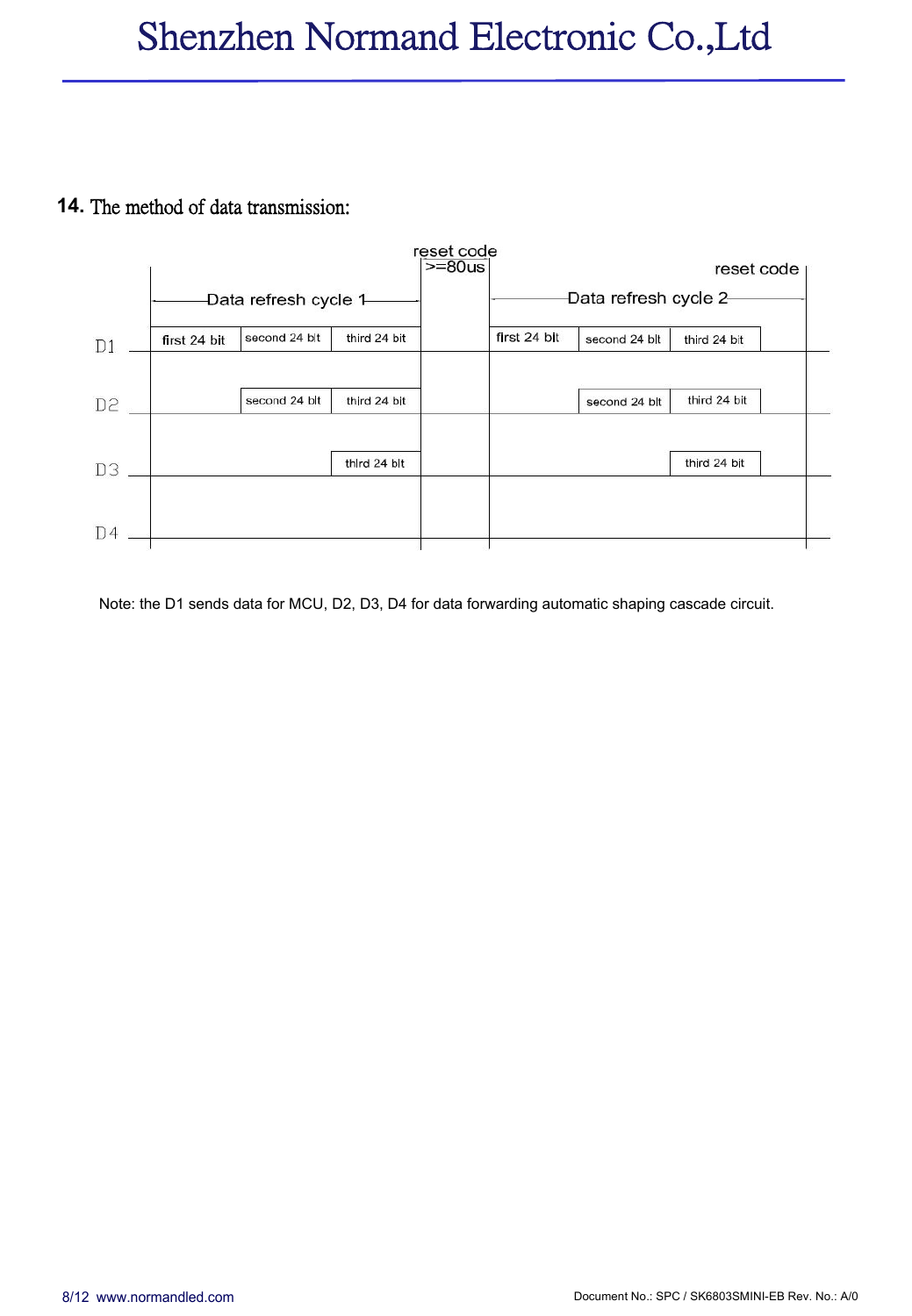#### **15.** The data structure of 24bit:



Note: high starting, in order to send data (G7 - G6 - ...... ..B0)

#### **16.** The typica l application circuit:



In the practical application circuit, the signal input and output pins of the IC signal input and output pins should be connected to the signal input and output terminals. In addition, in order to make the IC chip is more stable, even the capacitance between beads is essential back;

Application: used for soft lamp strip or hard light, lamp beads transmission distance is short, suggested in signal in time the clock line input and output end of each connected in series protection resistors, R1=R2 of abo

Application: for module or general special-shaped products, lamp beads transmission distance is long, because of different wire and transmission distance, in the signal in time clock at both ends of the line on grounding p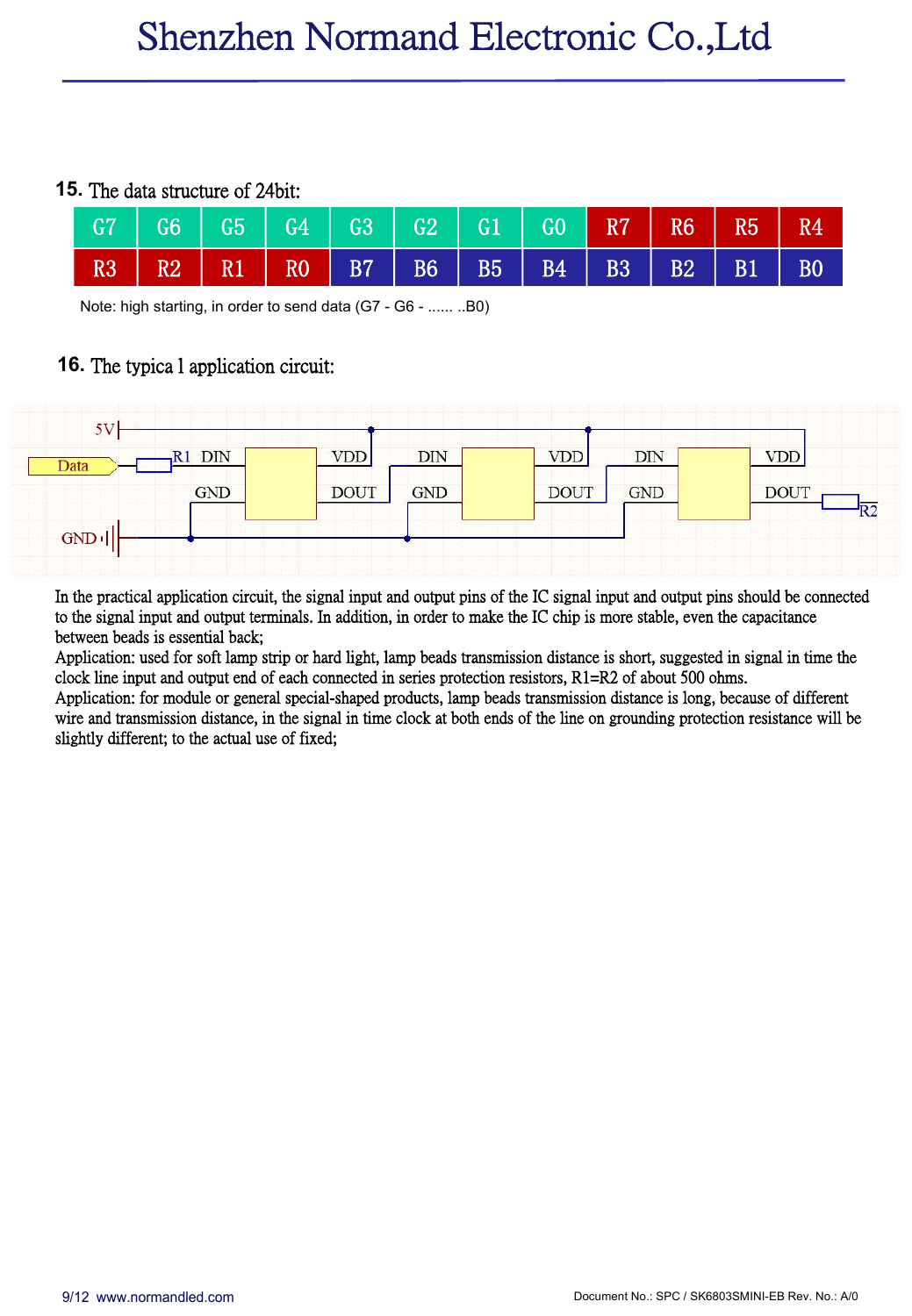### Shenzhen Normand Electronic Co.,Ltd

#### 17. Standard LED Performance Graph:







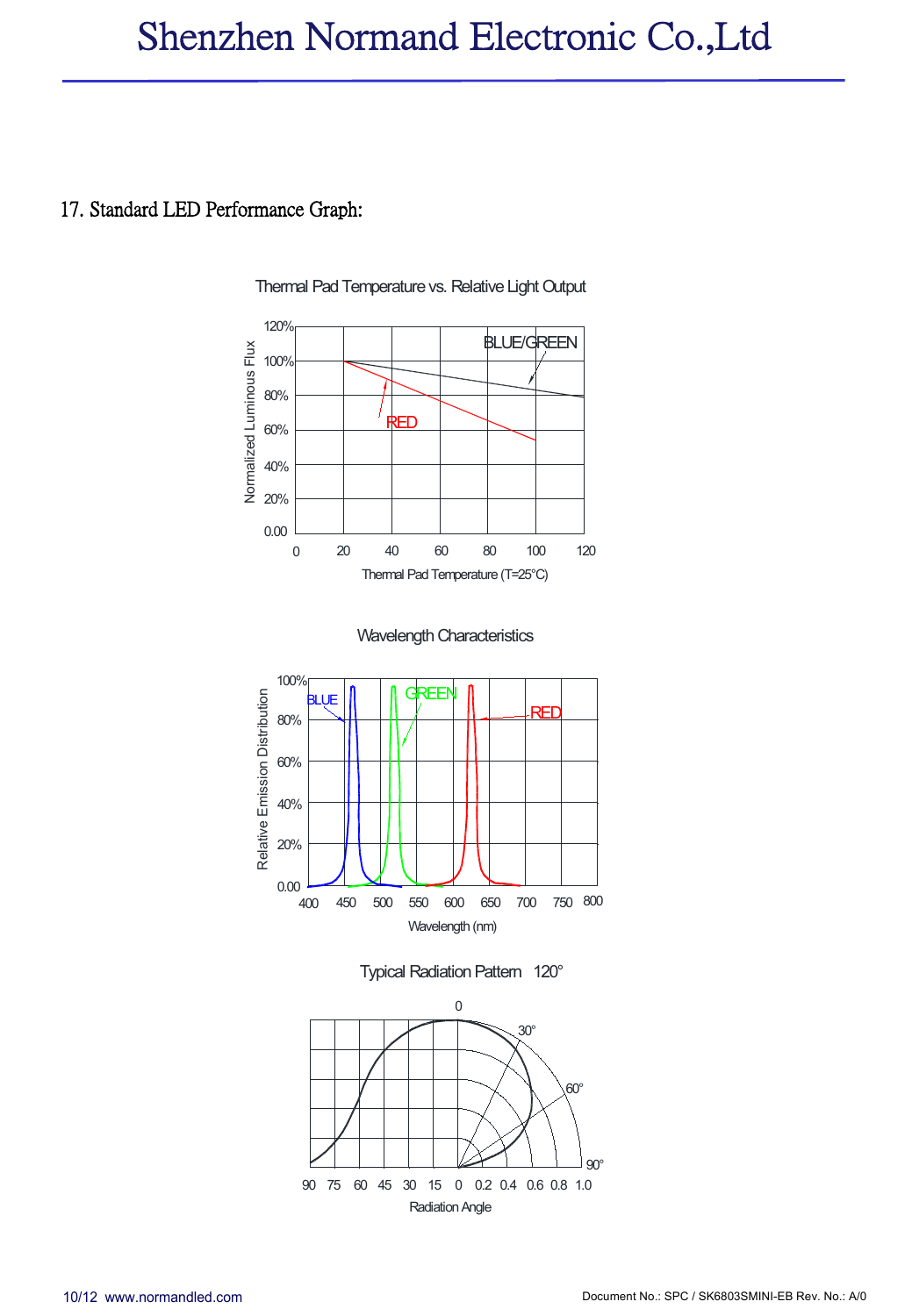### Shenzhen Normand Electronic Co.,Ltd

#### 18. Packaging Standard:



The reel pack is applied in SMD LED. The LEDs are packed in cardboard boxes after packaging in normal or anti electrostatic bags. cardboard boxes will be used to protect the LEDs from mechanical shocks during transportation. The boxes are not water resistant and therefore must be kept away from water and moisture.